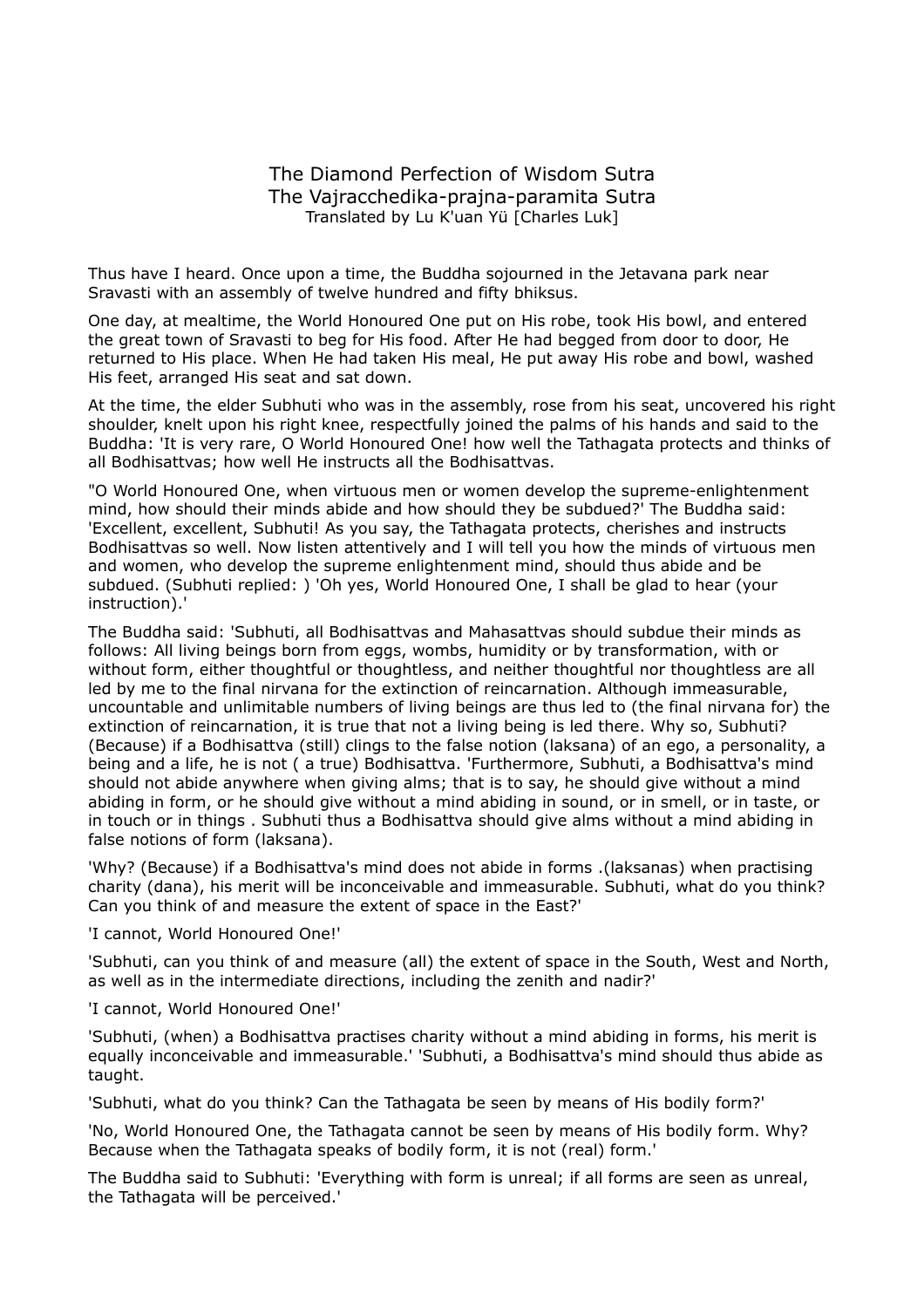Subhuti said to the Buddha: 'World Honoured One, will there be living beings who can develop a true belief in these words, sentences and chapters when they are expounded to them?'

The Buddha said: 'Subhuti, do not speak like that. In the last 500 years, before the final passing of the Tathagata, there will be those who will observe the rules of morality and perform good actions which will result in blessing. These people will be able to develop a faith in these sentences (which they will consider as embodying the Truth. You should know that they will not have planted good roots in just one, two, three, four, or five Buddha lands. They will have planted them in countless thousands and tens of thousands of Buddha lands. Upon hearing these sentences, there will arise in them a single thought of pure faith. Subhuti, the Tathagata knows and sees all; these living beings will thus acquire immeasurable merits. Why? (Because) they will have wiped out false notions of an ego, a personality, a being and a life, of Dharma and Not-Dharma. Why? (Because) if their minds grasp form (laksana), they will (still) cling to the notion of an ego, a personality, a being and a life. If their minds grasp the Dharma, they will (still) cling to the notion of an ego, a personality, a being and a life. Why? (Because) if their minds grasp the Not-Dharma, they will (still) cling to the notion of an ego, a personality, a being and a life. Therefore, one should not grasp and hold on to the notion of Dharma as well as that of NotDhama. This is why, the Tathagata always said: "Ye Bhiksus, should know that the Dharma I expound is likened to a raft." Even the Dharma should be cast aside; how much more so the Not-Dharma?

'Subhuti, what do you think? Has the Tathagata (in fact) obtained Supreme Enlightenment (Anubodhi)? Does the Tathagata (in fact) expound the Dharma?'

Subhuti replied: 'As I understand the meaning of the Buddha's teaching, there is no fixed Dharma called Supreme Enlightenment and there is also no fixed Dharma the Tathagata can expound. Why? (Because) the Dharma the Tathagata expounds cannot be clung to and cannot be expressed (in words); it is neither Dharma nor Not-Dharma. Why is this? All Bhadras and Aryas differ on account of the Eternal Asamskrta Dharma.'

'Subhuti' what do you think? If someone filled the Universe with the seven treasures and gave them all as alms, would his merit be great?'

Subhuti replied: 'Very great, World Honoured One. Why? Because this merit is not the nature of merit, the Tathagata says it is great.'

'Subhuti, if on the other hand, someone received and kept even a four line stanza of this sutra and expounded it to others, his merit would surpass that (of the giver of treasures). Why? (Because), Subhuti, all Buddhas and their Supreme-Enlightenment-Dharma originate from this sutra. Subhuti, the so-called Buddhas and Dharmas are not real Buddhas and Dharmas.

'Subhuti, what do you think? Can one who has entered the stream (srota-apanna) have this thought (in his mind): I have obtained the fruit of entering the stream?'

Subhuti replied: 'No, World Honoured One. Why? Because srota-apanna means 'entering the stream', but actually there is no entry into either form, sound, smell, taste, touch or dharma. Therefore, he is called srota-apanna.'

'Subhuti, what do you think? Can a Sakrdagamin have this thought (in his mind): I have obtained the fruit of a Sakrdagamin?'

Subhuti replied: 'No, World Honoured One. Why? Because Sakrdagamin means "once more to come", but actually there is neither coming nor going. Therefore, he is called a Sakrdagamin.'

'Subhuti, what do you think? Can an Anagamin have this thought (in his mind): I have obtained the fruit of an Anagamin?'

Subhuti replied: 'No, World Honoured One. Why? Because Anagamin means "no-coming" but actually there is no such a thing as no-coming. Therefore, he is called an Anagamin.'

'Subhuti, what do you think? Can an Arhat have this thought (in his mind): I have obtained the enlightenment of an Arhat?'

Subhuti replied: 'No, World Honoured One. Why? Because there is no Dharma which is called Arhatship. World Honoured One, if an Arhat thinks "I have obtained the enlightenment of an Arhat", he will still grasp and hold on to the notion of an ego, a personality, a being and a life. World Honoured One, the Buddha has declared that I have obtained the Passionless Samadhi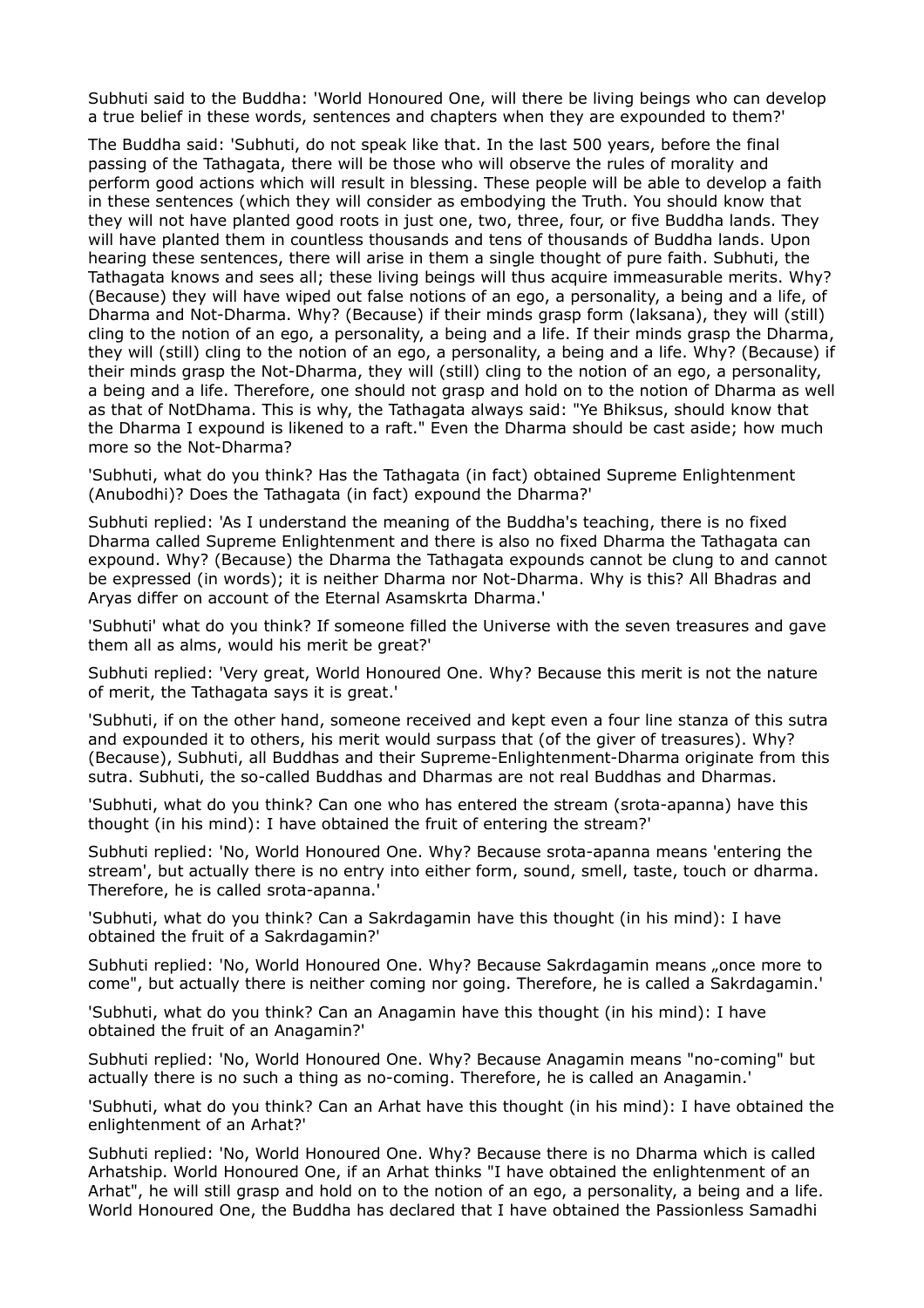and that I surpass all men. I am, therefore, the highest passionless Arhat. World Honoured One, I do not think "I am a passionless Arhat" for, World Honoured One, if I had thought "I have attained Arhatship", the World Honoured One would not have said: "Subhuti takes delight in- the calm and quiet, free from temptation and distress." The fact that Subhuti does not act (mentally) is called the calm and quiet in which Subhuti takes delight.'

The Buddha said to Subhuti: 'What do you think.? Did the Tathagata obtain anything from the Dharma, when in the past He was with Dipamkara Buddha?'

'No, World Honoured One. When the Tathagata was with Dipamkara, He did not obtain anything from the Dharma.'

'Subhuti, what do you think? Do Bodhisattvas adorn Buddha lands (by their moral actions)?'

'No. World Honoured One. Why? Because this is not real adornment; it is (merely) called the adornment of Buddha lands.'

'Subhuti, this is why all Bodhisattvas and Mahasattvas should thus develop a pure and clean mind which should not abide in form, sound, smell, taste, touch and dharma. They should develop a mind which does not abide in anything. 'Subhuti, supposing a man has a body as great as mount Sumeru, what do you think? Would such a body be great?'

Subhuti replied: 'Very great, World Honoured One. Why? Because the Buddha says it is not the real body but is (merely) called a great body.'

'Subhuti, if there were as many rivers like the Ganges as there are grains of sand in the Ganges, would the total of grains of sand in all these rivers be very great?'

Subhuti replied: 'Very great, World Honoured One! These rivers would be innumerable; how much more so would be their sand-grains.'

'Subhuti, I now tell you truly. If a virtuous man or woman filled a number of universes, as great as the number of sand-grains in all these rivers, with the seven treasures, and gave them all away in alms (dana), would his or her merit be great?'

Subhuti replied: 'Very great, World Honoured One!'

The Buddha said to Subhuti: 'If a virtuous man or woman receives and holds (in mind) even a four-line stanza of this sutra and expounds it to others, his or her merit will surpass that of the almsgiver. Furthermore, Subhuti, wheresoever this sutra or even one of its four-line stanzas is expounded, you should know that all devas, men and asuras should make their offerings there as if the place was a Buddha stupa or a Buddha temple. How much more so if someone is able to receive, hold (in mind), read and recite the whole sutra! Subhuti, you should know that such a person will achieve the highest and rarest Dhama. Wheresoever this sutra may be found the Buddha and His respected disciples will be there also.'

Subhuti then asked the Buddha: 'World Honoured One, what name should be given to this sutra and how should we receive and hold it (in mind)?'

The Buddha said: 'This sutra should be called The Diamond prajna-paramita" under which name you should receive and hold it. Why? Because, Subhuti, the Prajna- paramita as expounded by the Buddha, is not Prajna- paramita but is (merely) so called.'

'Subhuti, what do you think Does the Tathagata expound the Dharma?'

Subhuti said: 'World Honoured One, the Tathagata does not expound anything.'

'Subhuti, what do you think? Are there many particles of dust in the universe?'

Subhuti replied: 'Many, World Honoured One!'

'Subhuti, the Tathagata says these particles of dust are not (real), (but) are (merely) called particles of dust. The Tathagata says the universe is not (real), but it is (merely) called the universe.'

'Subhuti, what do you think? Can the Tathagata be perceived by means of His thirty-two physical characteristics (laksanas)?'

'No, World Honoured One. The Tathagata cannot be perceived by them. Why? Because the Tathagata says they are not real but are (merely) called the thirty-two physical characteristics.'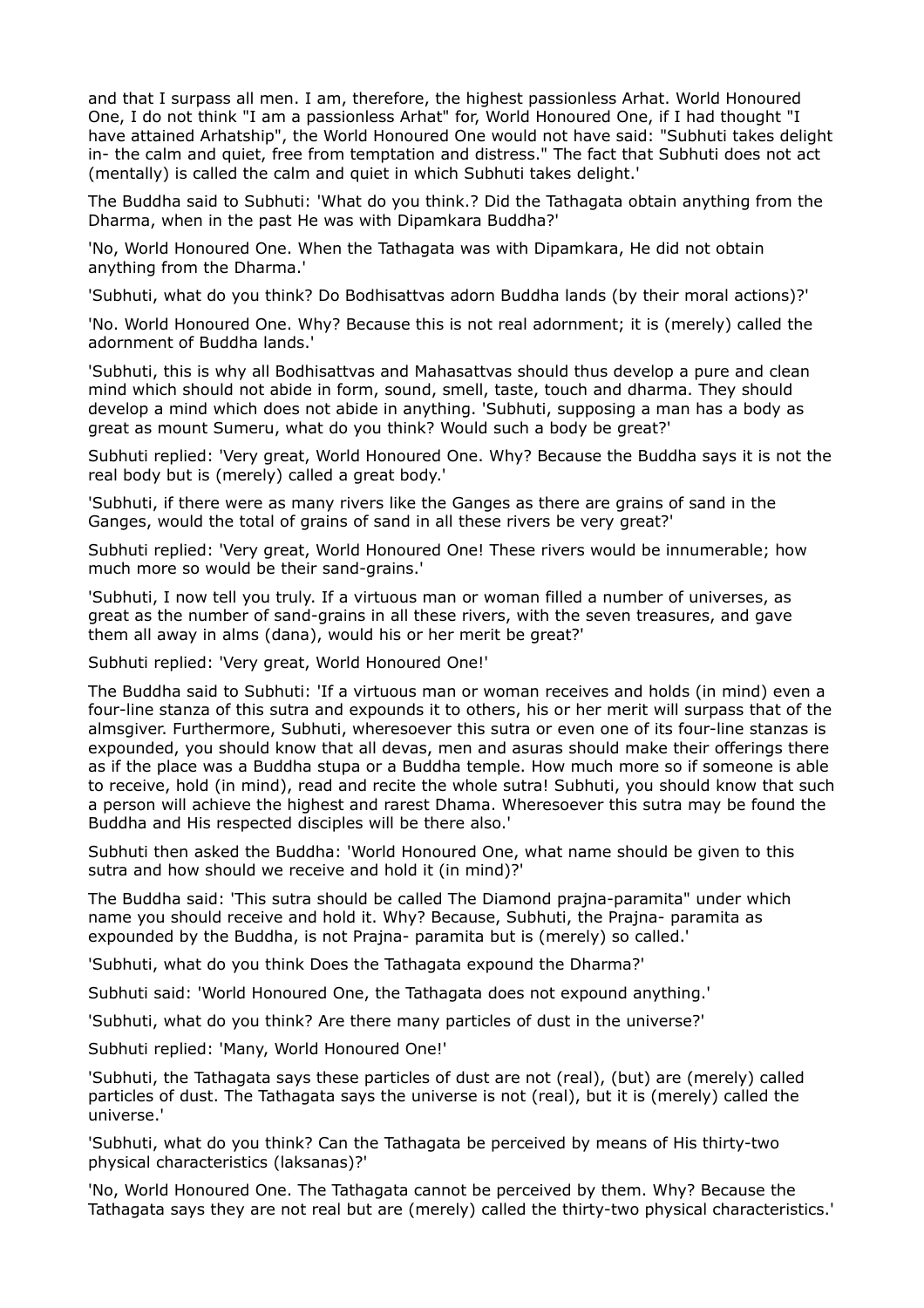'Subhuti, if on the one hand, a virtuous man or woman, in giving alms (dana), sacrifices as many lives as there are sand-grains in the Ganges, and on the other hand, someone receives and holds (in mind) even a four-line stanza of this sutra, and expounds it to other, the merit resulting from the latter will be greater.'

At that time, after listening to this sutra, Subhuti had understood its profound meaning and was moved to tears. He said to the Buddha: 'How rare, O World Honoured One! The Buddha has expounded such a very profound sutra. Since I have acquired the wisdom eye, I have not heard of such a sutra. World Honoured One, if someone after listening to this sutra believes that his mind is clean and pure, he will realise reality. We should know that such a person will achieve the highest and rarest merit. World Honoured One, this Reality is not Reality but the Tathagata calls it Reality. World Honoured One, as I now listen to this sutra I have no difficulty in believing, understanding, receiving and holding it, but in the last epoch, the last five hundred year period if there be a man who (happens to) listen to this sutra, believes, understands receives and holds it, he will be most rare. Why? Because he will no longer (think in terms of) an ego, a personality, a being and a life. Why? Because the forms of an ego, a personality, a being and a life are not forms. Why? Because when he has rejected all forms he is called a Buddha.'

The Buddha said: 'Just so! Subhuti, just so! If on the one hand, there be a man who listens to this sutra and is not filled with alarm, fear, or dread, you should know that such a person is most rare. Why? Because, Subhuti, as the Tathagata says, the first perfection ( paramita) is not so (but) is (merely) called the first perfection (paramita).

'Subhuti, the Tathagata speaks of the Perfection of Patience (ksanti paramita) which is not but is called the Perfection of Patience. Why? Because, Subhuti, in (a) past (life) when my body was mutilated by Kaliraja, I had at that time no notion of an ego, a personality, a being and a life. Why? Because, in the past, when my body was dismembered, if I (still) held the conception of an ego, a personality, a being and a life, I would have been stirred by feelings of anger and hatred. Subhuti, I also remember that in the past, during my former five hundred lives, I was a Ksantyrsi and held no conception of an ego, a personality, a being and a life. Therefore, Subhuti, Bodhisattvas should forsake all conceptions of form and resolve to develop the Supreme Enlightenment Mind (Anuttara-samyaksam-bodhi). Their minds should not abide in form, sound, smell, taste, touch and dharma. Their minds should abide nowhere. If minds abide somewhere, it will be in falsehood. This is why the Buddha says that Bodhisattvas' minds should not abide in form when practising charity (dana). Subhuti, all Bodhisattvas should thus make offerings for the welfare of all living beings. The Tathagata speaks of forms which are not forms and of living beings who are not living beings. 'Subhuti, the Tathagatas' words are true and correspond to reality. They are ultimate words, neither deceitful nor heterodox. Subhuti, the Dharma the Tathagata has obtained is neither real nor unreal. 'Subhuti, if a Bodhisattva practises charity ( dana ) with a mind abiding in things (dharma), he is like a man entering the darkness where he cannot see anything; (but) if a Bodhisattva practises dana with a mind not abiding in dharma, he is like a man with open eyes, who can see everything in the sunshine.

'Subhuti, in future ages, if a virtuous man or woman is able to receive, hold (in mind), read and recite this sutra, the Tathagata, by means of His Buddha Wisdom, will know and see clearly that such a person will achieve immeasurable and unlimitable merits. Subhuti, if (on the one hand) a virtuous man or woman sacrifices in the practice of charity (dana), as many lives as the sand-grains of the Ganges in the morning, at midday and again in the evening, and continues so doing throughout numberless aeons; and if (on the other hand) a person after listening to this sutra believes in his own mind without (further) contradiction, the latter's merit will surpass that of the former. How much more so if this sutra is written, received, held, read, recited and expounded to others!

'Subhuti, to sum up, the merits resulting from this sutra are inconceivable, inestimable and without limit. The Tathagata expounds it to those initiated into the Mahayana and the Supreme Yana. If they are able to receive, hold (in mind), read and recite it and expound it widely to others, the Tathagata will know and will see that they will achieve inexpressible and inconceivable merits that are without measure or limit. They will bear (responsibility for) the Tathagata's Supreme Enlightenment (Anuttara-samyak-sambodhi.) Why? Because, Subhuti, those who take delight in the Hinayana and hold the view of an ego, a personality, a being and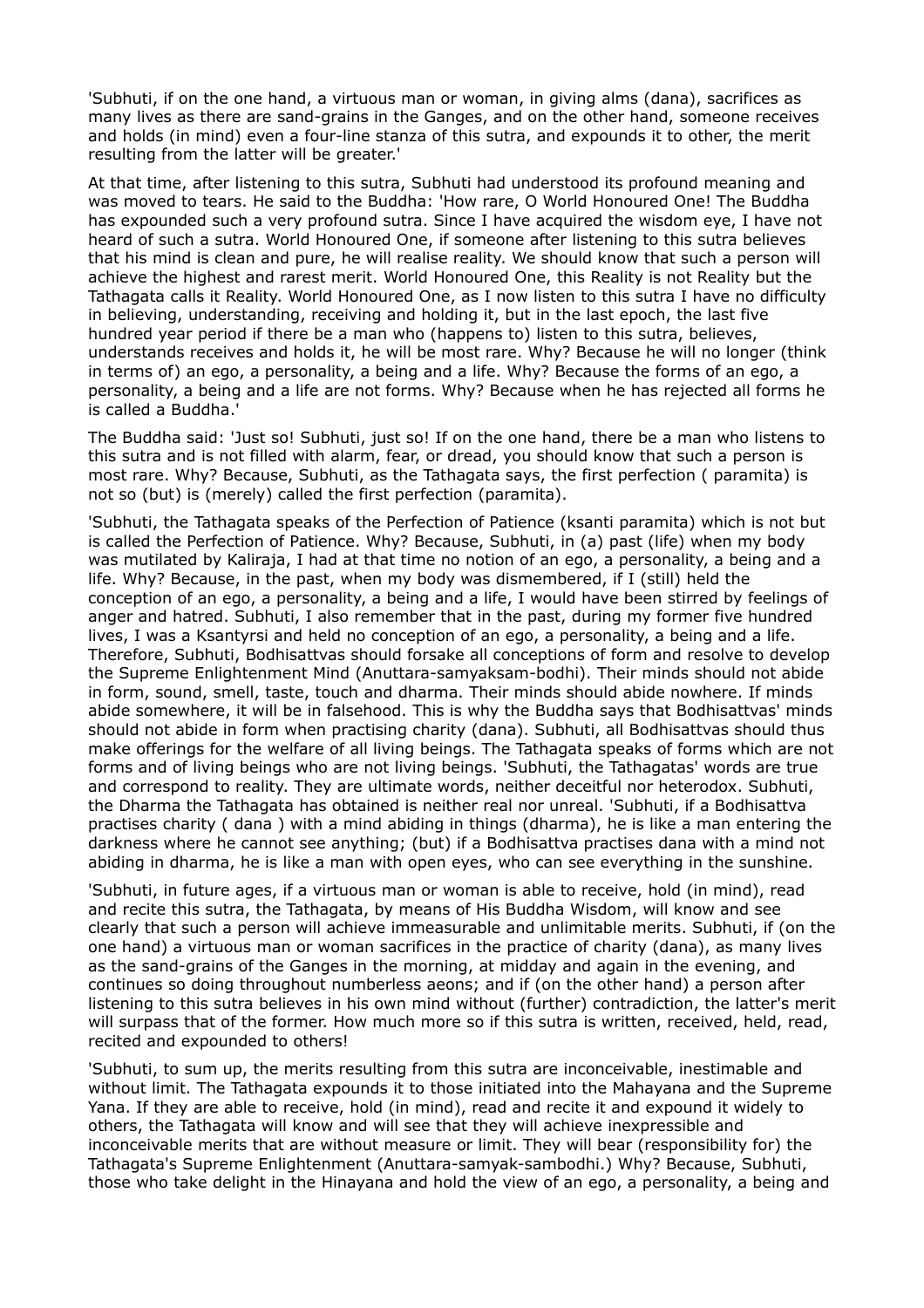a life, cannot listen to, receive, hold (in mind), read and recite this sutra and explain it to others.

'Subhuti, wheresoever this sutra may be found, all worlds of devas, men and asuras should make offerings, for you should know that such a place is just a stupa which should be revered, worshipped and circumambulated, with offerings of flowers and incense. 'Furthermore, Subhuti, if a virtuous man or woman receives, holds (in mind), reads and recites this sutra and is despised by others, this person who is bound to suffer from evil destinies in retribution for his past sins, and whose karmic Sins are now eradicated by the others' contempt, will attain Supreme Enlightenment (Anuttarasamyak-sambodhi).

'Subhuti, I remember that in the past countless aeons before the advent of Dipamkara Buddha, I met 84,000 milliards of Buddhas to whom I made offerings and whom I served faultlessly. Now if in the last period (of 500 years) in the Buddha kalpa someone is able to receive, hold (in mind), read and recite this sutra, his merits will far exceed mine which resulted from my offerings made to Buddhas, for mine cannot be reckoned as one hundredth, one thousandth, one ten thousandth or one hundred thousandth part thereof; in fact no computation or comparison is possible. Subhuti, in the last period of the Buddha kalpa, if a virtuous man or woman is able to receive, hold (in mind), read and recite this sutra, my full statement of this person's merits will create derangement, doubt and disbelief in the minds of all listeners. Subhuti, you should know that as the meaning of this sutra is inconceivable, so is the fruit of its reward.'

At the time, Subhuti asked the Buddha: 'World Honoured One, if a virtuous man or woman is determined to develop the Supreme Enlightened Mind, how should his or her mind abide and how should it be subdued?'

The Buddha said to Subhuti: 'A virtuous man or woman who is determined to develop the Supreme Enlightened Mind, should thus develop it: I have to lead all living beings to put a stop to (reincarnation) and escape (suffering), and when they have been so led, not one of them in fact stops (reincarnating) or escapes suffering. Why? Because, Subhuti, if a Bodhisattva clings to the notion of an ego, a personality, a being and a life, he is not a (true) Bodhisattva. Why? Because, Subhuti, there is not really a Dharma which can develop the Supreme-Enlightenment-Mind.

'Subhuti, what do you think? When the Tathagata was with Dipamkara Buddha, did He have any Dharma by means of which He attained Supreme Enlightenment (Anuttara-samyaksambodhi)?'

'No, World Honoured One. As I understand the meaning of the Buddha's teaching, when He was with Dipamkara Buddha, He had no Dharma by means of which He attained "Supreme Enlightenment".'

The Buddha said: 'Just so! Subhuti, just so! There was really no Dharma by means of which the Tathagata attained Supreme Enlightenment. Subhuti, if there had been, Dipamkara Buddha would not have predicted: "In your next life, you will be a Buddha named Sakyamuni". 'Why is it? Because "Tathagata" means the suchness of all Dharmas. If someone still says: "The Tathagata obtained Supreme Enlightenment," I tell you, Subhuti, there is no Dharma by means of which the Buddha did so, (because), Subhuti, that Enlightenment was by itself neither real nor unreal. This is why the Tathagata says that all Dharmas are Buddha's Dharmas. Subhuti, these so-called Dharmas are not, but are (expediently), called all Dharmas. Subhuti, supposing there is a man whose body is great.'

Subhuti said: 'World Honoured One, the great body of which the Tathagata speaks is not great, but is (expediently) called a great body.'

'Subhuti, in like manner, if a Bodhisattva says: "I should lead uncountable living beings to put a stop to (reincarnation) and escape (from suffering)", he cannot be called a Bodhisattva. Why? Because there is really no dharma called the Bodhisattva (stage). Therefore, the Buddha says: "Of all dharmas, there is not a single one which possesses an ego, a personality, a being and a life." Subhuti, if a Bodhisattva says: "I should adorn Buddha lands", he cannot be called a Bodhisattva. Why? Because when the Tathagata speaks of such adornment it is not, but is (expediently), called adornment. Subhuti, if a Bodhisattva is thoroughly versed in (the doctrine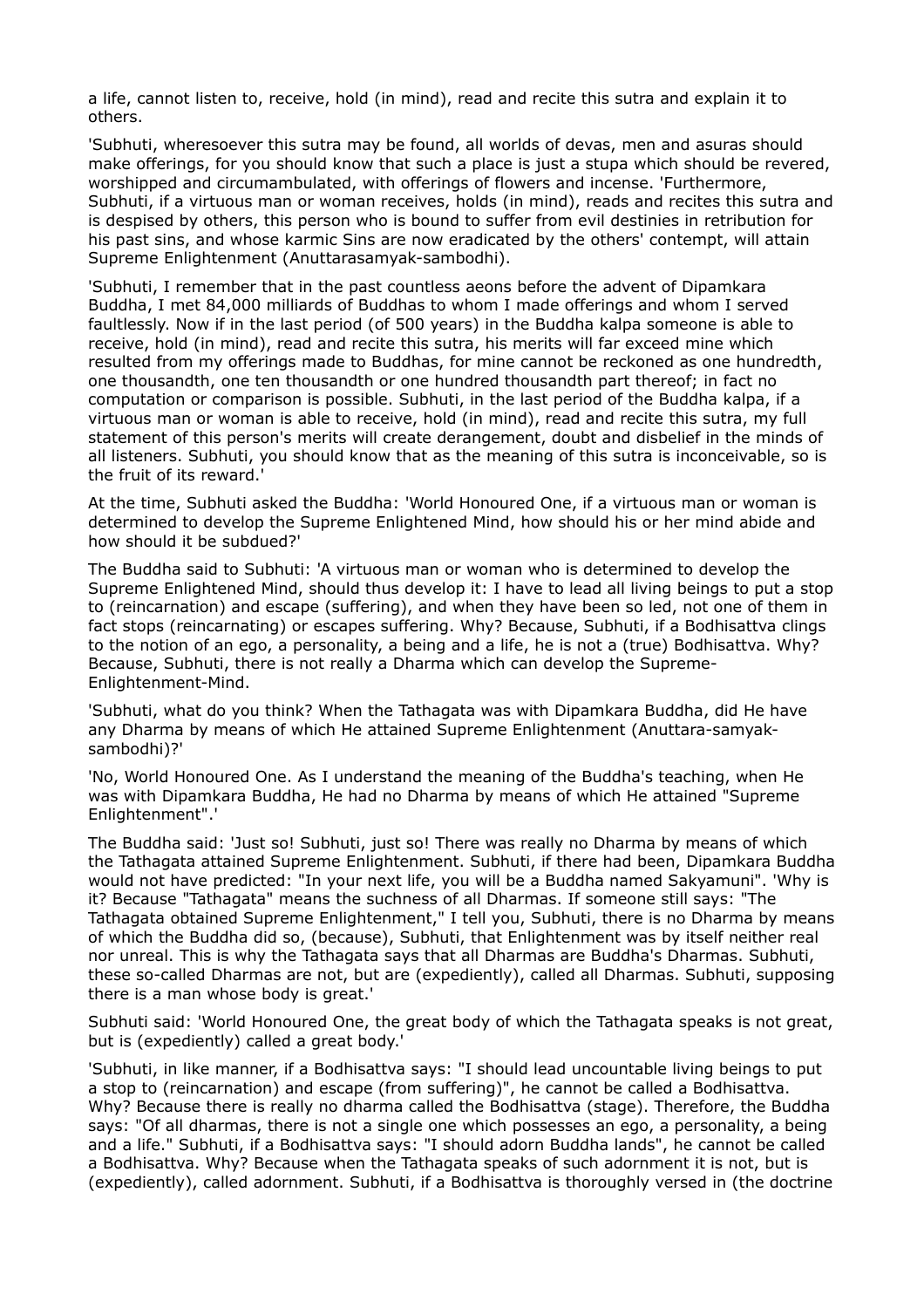of) the unreality of ego and of things (dharma), the Tathagata will call him a true Bodhisattva. 'Subhuti, what do you think.? Does the Tathagata possess human eyes?

'Yes, World Honoured One, the Tathagata possesses human eyes.'

'Subhuti, what do you think? Does the Tathagata possess deva eye?'

'Yes, World Honoured One, the Tathagata possesses deva eyes.'

'Subhuti, what do you think? Does the Tathagata possess wisdom eyes?'

'Yes, World Honoured One, the Tathagata possesses wisdom eyes.

'Subhuti, what do you think? Does the Tathagata possess Dharma eyes?

'Yes, World Honoured One. The Tathagata possess Dharma eyes'

'Subhuti, What do you think? Does the Tathagata possess Buddha eyes?'

'Yes, World Honoured One, the Tathagata possesses Buddha eyes.'

'Subhuti, what do you think? Does the Tathagata say that the sand-grains in the Ganges are sand-grains?

'Yes, World Honoured One, the Tathagata says they are sand-grains'

'Subhuti, what do you think? If there were as many Ganges rivers as sand-grains in the Ganges, and if there were as many Buddha realms as sandgrains of all these Ganges rivers, would there be many world systems.?'

'Many, World Honoured One!'

The Buddha said the living beings in all these world systems have many different minds which are all known to the Tathagata. Why? Because the minds the Tathagata speaks of are not minds, but are (expediently) called minds. And why? Because, Subhuti, neither the past, the present nor the future mind can be found.

'Subhuti, what do you think.? If someone filled the universe with the seven treasures and gave all away in his practice of dana, would this (good) cause enable the giver to gain a great merit?' 'Yes, World Honoured One, because of this (good) cause the giver would gain a great merit.' 'Subhuti, if the merit was real, the Tathagata would not say it was great. He says so because there is no merit. 'Subhuti, what do you think? Can the Buddha be perceived by His completely perfect physical body (rupa-kaya)?' 'No, World Honoured One, the Tathagata should not be so perceived. Why? Because the Buddha says the completely perfect rupa-kaya is not, but is called the completely perfect rupakaya.'

'Subhuti' what do you think? Can the Tathagata be perceived by His completely perfect forms?

'No, World Honoured One, the Tathagata should not be so perceived, because the Tathagata says the completely perfect forms are not, but are called completely perfect forms.'

'Subhuti, do not say that the Tathagata thinks: "I must expound the Dharma". Do not have such a thought. Why? Because if someone says so, he will really slander the Buddha and be unable to understand my teaching. Subhuti, when (the 'Tathagata) expounds the Dharma, there is really no Dharma to teach: but this is (expediently) called teaching the Dharma.'

Then the wise Subhuti said to the Buddha: 'World Honoured One, will there be in future ages living beings who will believe this Dharma when they hear it?'

The Buddha said: 'Subhuti, the living beings (you just mentioned) are neither living nor not living beings. Why? Because, Subhuti, the Tathagata says these living beings are not (really), but they are (expediently), called living beings.'

Subhuti said to the Buddha: 'World Honoured One, does your (own) attainment of Supreme Enlightenment (Anuttara-samyak-sambodhi) mean that you have not gained anything whatsoever?'

The Buddha replied: 'Just so, Subhuti, just so, I have not gained even the least Dharma from Supreme enlightenment, and this is called Supreme Enlightenment. Furthermore, Subhuti, this Dharma is universal and impartial; wherefore it is called Supreme Enlightenment. The practice of all good virtues (Dharmas), free from attachment to an ego, a personality, a being and a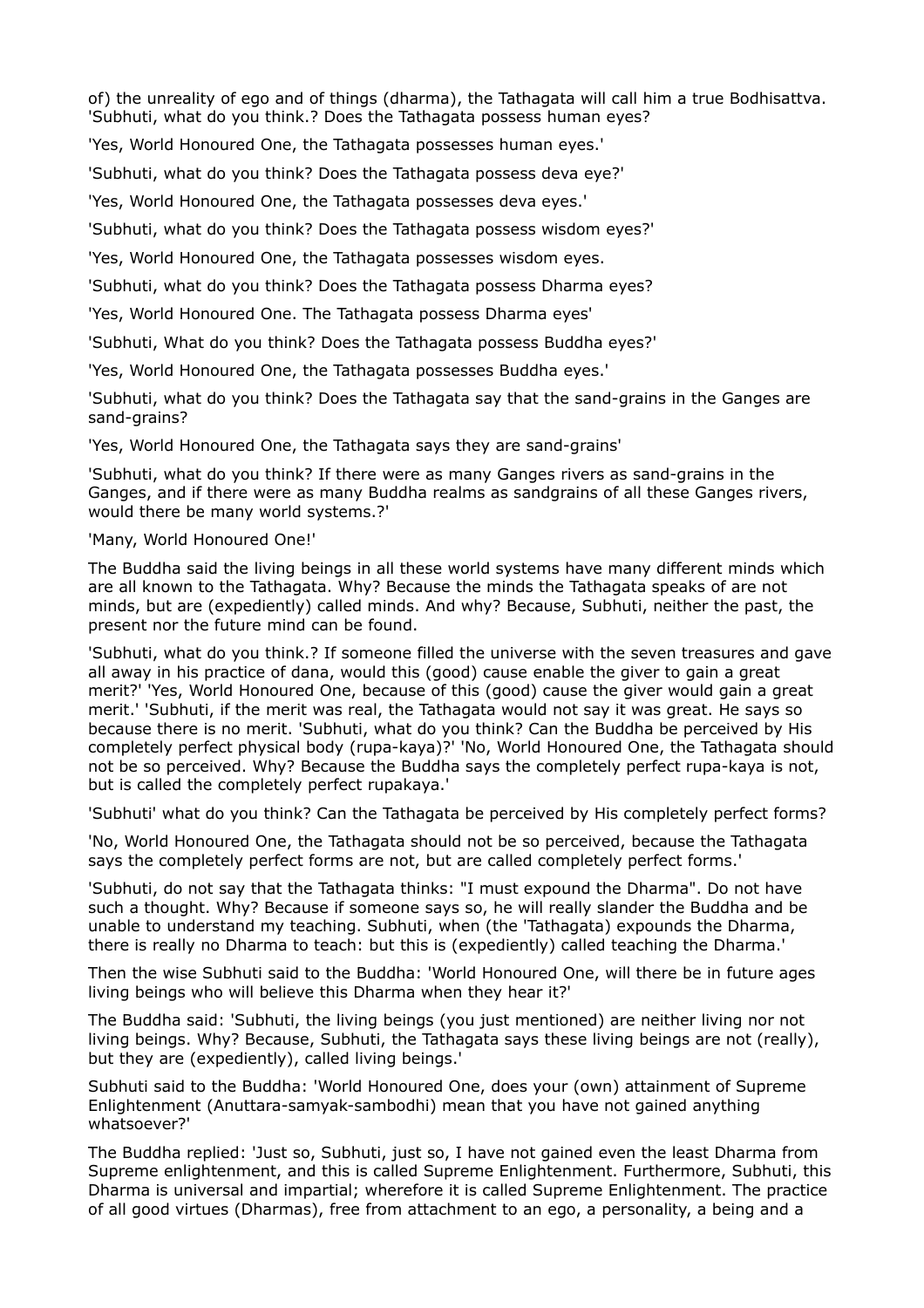life, will result in the attainment of Supreme Enlightenment. Subhuti. the so-called good virtues (Dharmas), the Tathagata says, are not good, but are (expediently) called good virtues. 'Subhuti, if (on the one hand) a man, in his practice of charity (dana) gives away the seven treasures piled up in a heap as great as all the Mounts Sumeru in the Universe put together, and (on the other hand) another man receives, holds (in mind) reads and recites even a fourline stanza of this Prajna-paramita Sutra, and expounds it to others, the merit resulting from the former's dana will not be worth one-hundredth, one-thousandth, one-ten-thousandth and one-hundred thousandth part of that obtained by the latter, as no conceivable comparison can be made between the two. 'Subhuti, what do you think? You should not say the Tathagata has this thought (in His mind): "I should liberate living beings." Subhuti, you should not think so. Why? Because there are really no living beings whom the Tathagata can liberate. If there were, the Tathagata would hold (the concept of) an ego, a personality, a being and a life. Subhuti, (when) the Tathagata speaks of an ego, there is in reality no ego, although common men think so. Subhuti, the Tathagata says common men are not, but are (expediently) called, common men.

'Subhuti, what do you think? Can the Tathagata be recognised by His thirty-two physical characteristics?'

Subhuti replied: 'Yes, yes, He can.'

The Buddha said: 'Subhuti, if the Tathagata can be recognised by His thirty-two physical characteristics, a world ruler (cakravarti) would be the Tathagata.'

Subhuti said to the Buddha: 'World Honoured One, as I understand your teaching, the Tathagata cannot be recognised by His thirty-two physical characteristics.

Thereupon, the World Honoured One recited the following gatha:

'He who sees me by outward appearance

(And) seeks me in sound,

Treads the heterodox path

(And) cannot perceive the Tathagata.

'Subhuti, if you have ( in your mind) this thought: "The Tathagata does not rely on His possession of characteristics to obtain supreme Enlightenment," Subhuti, banish that thought. Subhuti, if you think it while developing the Perfect Enlightenment Mind, you will advocate the annihilation of all Dharmas. Do not have such a thought. Why? Because one who develops the Supreme Enlightenment Mind, does not advocate the annihilation (of things). 'Subhuti, if (on the one hand) a Bodhisattva gave in his practice of dana, all the seven treasures in quantities sufficient to fill worlds as many as sand-grains in the Ganges, and (on the other hand) another man comprehended that all dharmas were egoless and thereby achieved perfection of patience (ksanti), the latter's merit would surpass that of the former. Why? Because, Subhuti, all Bodhisattvas do not receive reward for their merits.'

Subhuti asked the Buddha: 'World Honoured One, why do Bodhisattvas not receive reward for their merits?'

'Subhuti, Bodhisattvas should have no longing and no attachment when they practise meritorious virtues; therefore, they do not receive a reward. 'Subhuti, if someone says the Tathagata comes or goes, sits or lies, he does not understand what I mean. Why? Because the Tathagata has neither whence (to come) nor whither (to go); therefore, He is called the Tathagata.

'Subhuti. what do you think? If a virtuous man or woman reduced to dust all the worlds in the Universe, would those particles of dust many?'

Subhuti replied: 'Many, World Honoured One. Why? Because if they really existed, the Buddha would not say they were particles of dust. And why? Because when the Buddha speaks of particles of dust, they are not, but are (expediently) called, particles of dust. World Honoured One, when the Tathagata speaks of worlds, they are not, but are (expediently) called, worlds. Why? Because if they really exist, they are just agglomerations. The Tathagata speaks of agglomerations which are not, but are (expediently) called, agglomerations.'